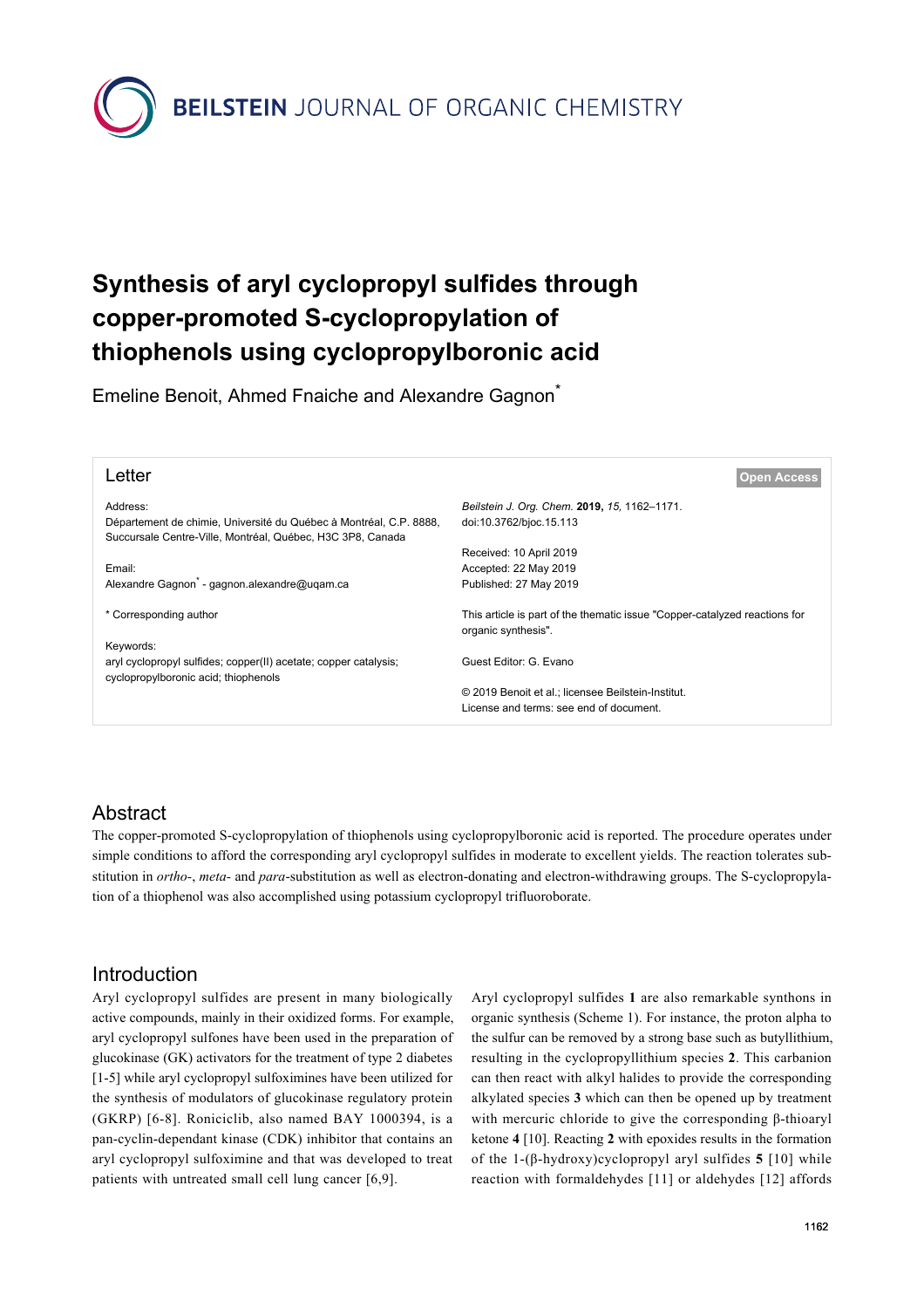<span id="page-1-0"></span>

1-(arylthio)cyclopropylcarbinyl alcohols **6**. Treating **6** with Burgess reagent or with hydrobromic acid and zinc bromide leads to 1-arylthiocyclobutenes **7** [\[13\]](#page-7-5) and 2-alkyl-substituted cyclobutanones **8** [\[11,12\]](#page-7-3), respectively. Treatment of **6** with hydrobromic acid and zinc bromide in the presence of a thiophenol provides the 1,1-di(arylthio)cyclobutane **9** which, upon reaction with copper(II) triflate and Hünig's base, rearranges to give the corresponding 2-(arylthio)-3-alkyl-1,3-butadiene **10** [\[12\].](#page-7-4) Reacting methyl 2-phenylthiocyclopropyl ketone **11** with silyl enol ethers **12** in the presence of dimethylaluminium chloride leads to the functionalized cyclopentanes **13** via a highly diastereoselective  $[3 + 2]$  cycloaddition reaction  $[14, 15]$ . The ring expansion sequence  $1 \rightarrow 2 \rightarrow 6 \rightarrow 8$  has been used as a key step in the synthesis of  $(\pm)$ -fragranol [\[16\]](#page-7-7),  $(\pm)$ -grandisol [\[16\]](#page-7-7),  $(\pm)$ -α-cuparenone [\[17\]](#page-8-0) and  $(\pm)$ -herbertene [\[17\].](#page-8-0)

Aryl cycloropyl sulfides **1** are most frequently prepared by cyclopropylation of thiophenols  $14$  through  $S_N2$  reaction with cyclopropyl bromide  $(15,$  [Scheme 2a\)](#page-2-0)  $[2,4]$  or by S<sub>N</sub>Ar reaction between aryl fluorides **16** and cyclopropanethiol (**17**, ([Scheme 2b](#page-2-0)) [\[6\].](#page-7-1) Although simple and attractive, these approaches usually require harsh conditions such as the presence of a strong base and high temperatures [\[18\]](#page-8-1). In addition, an electron-withdrawing group (EWG) must be present on the aryl fluoride  $16$  for the S<sub>N</sub>Ar reaction to proceed. Aryl cyclopropyl sulfides can also be accessed by the addition of thiophenols **14** to cyclopropenes **18** [\(Scheme 2c\)](#page-2-0) [\[19,20\]](#page-8-2) or to *exo*-methylenecyclopropanes **20** ([Scheme 2d](#page-2-0)) [\[21,22\]](#page-8-3). While these

methods give access to highly substituted products, the requirement for a strong base could jeopardize their application in the context of synthesis of complex molecules. Furthermore, an electron-withdrawing group must be present on **18** to enable the Michael addition with thiol **14**. Treatment of 1,3-bis(phenylthio)propanes **22** with butyllithium is another way of accessing substituted aryl cyclopropyl sulfides **23** ([Scheme 2e](#page-2-0)) [\[23\]](#page-8-4). However, in addition to requiring a very strong base, the generation of regio- and stereoisomers from a complex starting material reduces the attractiveness of this method, particularly with respect to medicinal chemistry where expedient methods from easily accessible substrates are needed.

Organobismuth compounds are organometallic reagents that possess a C–Bi bond and which can be synthesized from inexpensive and low-toxic bismuth salts [\[24,25\]](#page-8-5). Due to the borderline behavior of bismuth as a metal and a ligand, organobismuth species have been used as reagents and catalysts in a wide range of reactions. We reported a portfolio of methods for the construction of C–C [\[26-29\]](#page-8-6), C–N [\[30\]](#page-8-7) and C–O bonds [\[31-33\]](#page-8-8) using triaryl- and trialkylbismuthines [\[34\]](#page-8-9). We also disclosed for the first time in 2007 the synthesis of tricyclopropylbismuth (**24**) and its use in N-cyclopropylation [\[35\]](#page-8-10), palladium-catalyzed cross coupling [\[36\]](#page-8-11) and carbonylative cross-coupling reactions [\[37\]](#page-8-12). Recently, we demonstrated that tricyclopropylbismuth (**24**) can be used to S-cyclopropylate thiophenols **14**, giving access to aryl cyclopropyl sulfides **1** [\(Scheme 2f\)](#page-2-0) [\[38\]](#page-8-13). While this constituted the first example on the use of an organobismuth reagent in the construction of  $C(sp^3)$ –S bonds, synthetically, the method showed limitations such as the need for a high excess of tricyclopropylbismuth (**24**) which transfers only one cyclopropyl unit out of three to deliver the desired products in moderate yields.

Cyclopropylboronic acid has been elegantly used by Neuville and Zhu [\[39,40\],](#page-8-14) Tsuritani [\[41\]](#page-8-15), Taillefer [\[42\],](#page-8-16) Hayashi [\[43\]](#page-8-17) and Reddy [\[44\]](#page-8-18) as a cyclopropylating reagent in N-cyclopropylation reactions, a transformation which is similar to the Chan [\[45\],](#page-8-19) Evans [\[46\],](#page-8-20) Lam [\[47\]](#page-8-21) arylation reaction of N–H and O–H containing substrates. These seminal reports greatly contributed to the synthesis of cyclopropylated compounds in addition to expanding the scope of copper-catalyzed reactions in organic synthesis [\[48-51\]](#page-8-22). Our interest in cyclopropylation reactions led us to explore the use of cyclopropylboronic acid in the O-cyclopropylation of phenols. Unfortunately, efficient conditions could not be identified to perform this seemingly simple extension of the N-cyclopropylation reaction. Very recently, Engle and McAlpine disclosed a solution to this problem by developing a highly efficient protocol for the direct O-cyclopropylation of phenols using potassium cyclopropyl trifluoroborate [\[52\]](#page-8-23). Surprisingly, and to the best of our knowledge, cyclo-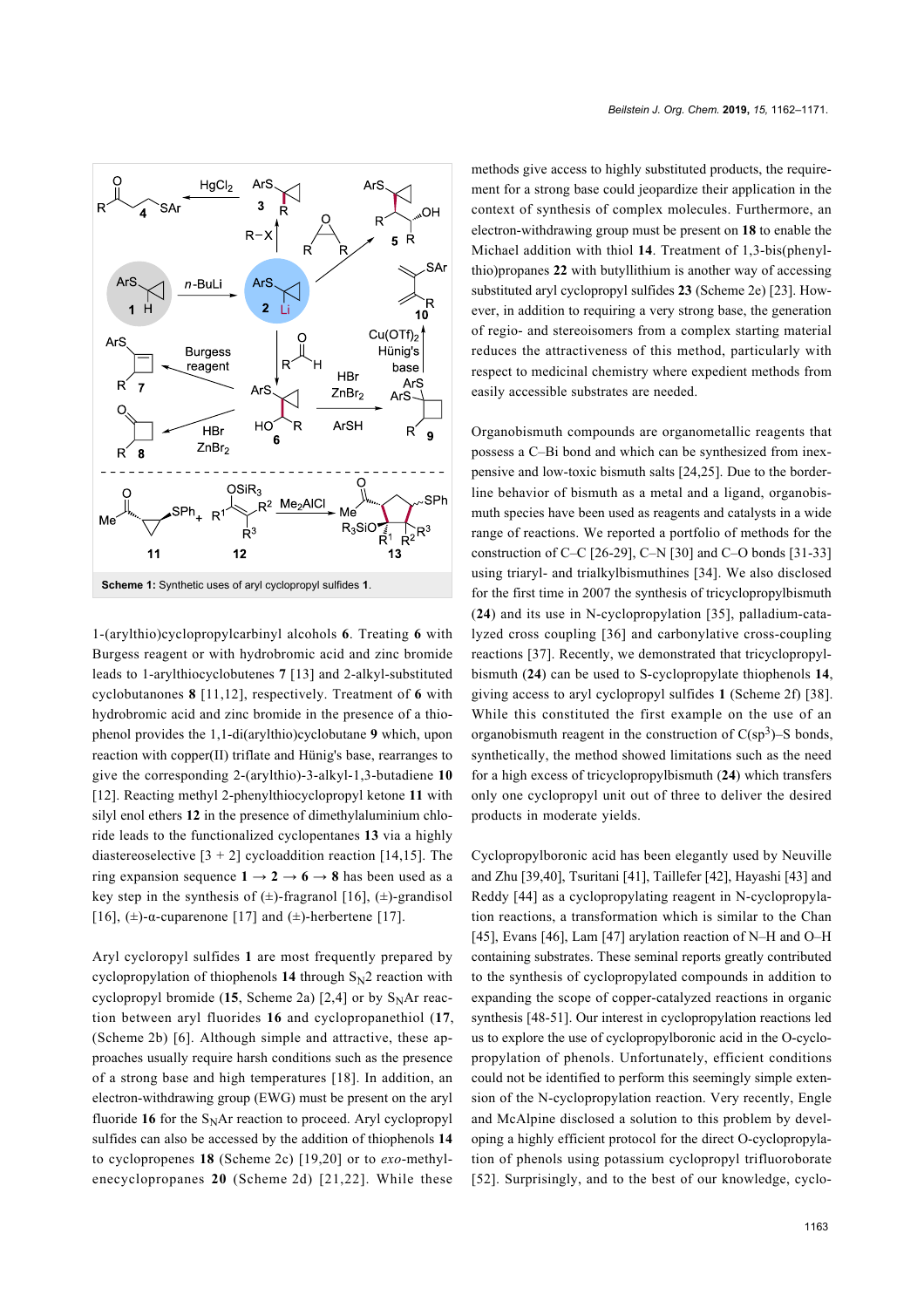<span id="page-2-0"></span>

propylboronic acid or its various ester and potassium trifluoroborate derivatives have never been used in S-cyclopropylation reactions. In light of the relevance of aryl cyclopropyl sulfides in medicinal and synthetic organic chemistry, we initiated a program to explore the use of cyclopropylboronic acid (**25**) as an S-cyclopropylating agent of thiophenols ([Scheme 2g\)](#page-2-0). The publication of copper-catalyzed methods by Feng and Xu to S-arylate thiophenols [\[53\]](#page-8-24) and by Guy to S-arylate alkyl thiols [\[54\]](#page-8-25) gave us confidence to proceed ahead with our endeavour for which we herein report our results.

### Results and Discussion

We began by testing the feasibility of S-cyclopropylating 4-*tert*butylbenzenethiol (**14a**) with cyclopropylboronic acid (**25**) using reaction conditions developed by Neuville and Zhu for the N-cyclopropylation of anilines and amines [\[39\]](#page-8-14). Treating thiophenol **14a** with 2.0 equivalents of cyclopropylboronic acid (**25**), 1.0 equivalent of copper(II) acetate, 1.0 equivalent of bipyridine, and 2.0 equivalents of sodium carbonate in dichloroethane at 70 °C for 16 hours provided the desired *S*-cyclopropylated compound **1a** in 86% yield accompanied by only 4% of the diaryl disulfide side-product **26a** ([Table 1](#page-3-0), entry 1, "standard conditions"). Reducing the catalyst loading by a factor of two under oxygen atmosphere led to a dramatic reduction in the yield of the reaction ([Table 1](#page-3-0), entry 2). Performing the reaction under oxygen with a stoichiometric amount of copper(II) acetate also proved unsuccessful and afforded mainly the disulfide product, suggesting a deleterious effect of oxygen ([Table 1](#page-3-0), entry 3). Yet, to our surprise, performing the reaction under argon also negatively impacted the yield of the reaction ([Table 1,](#page-3-0) entry 4), showing that air is the ideal (and also most convenient) atmosphere for this reaction. Changing the solvent for toluene, dichloromethane, dimethylformamide or DMF/H<sub>2</sub>O (4:1) led to lower yields of the desired aryl cyclopropyl sulfide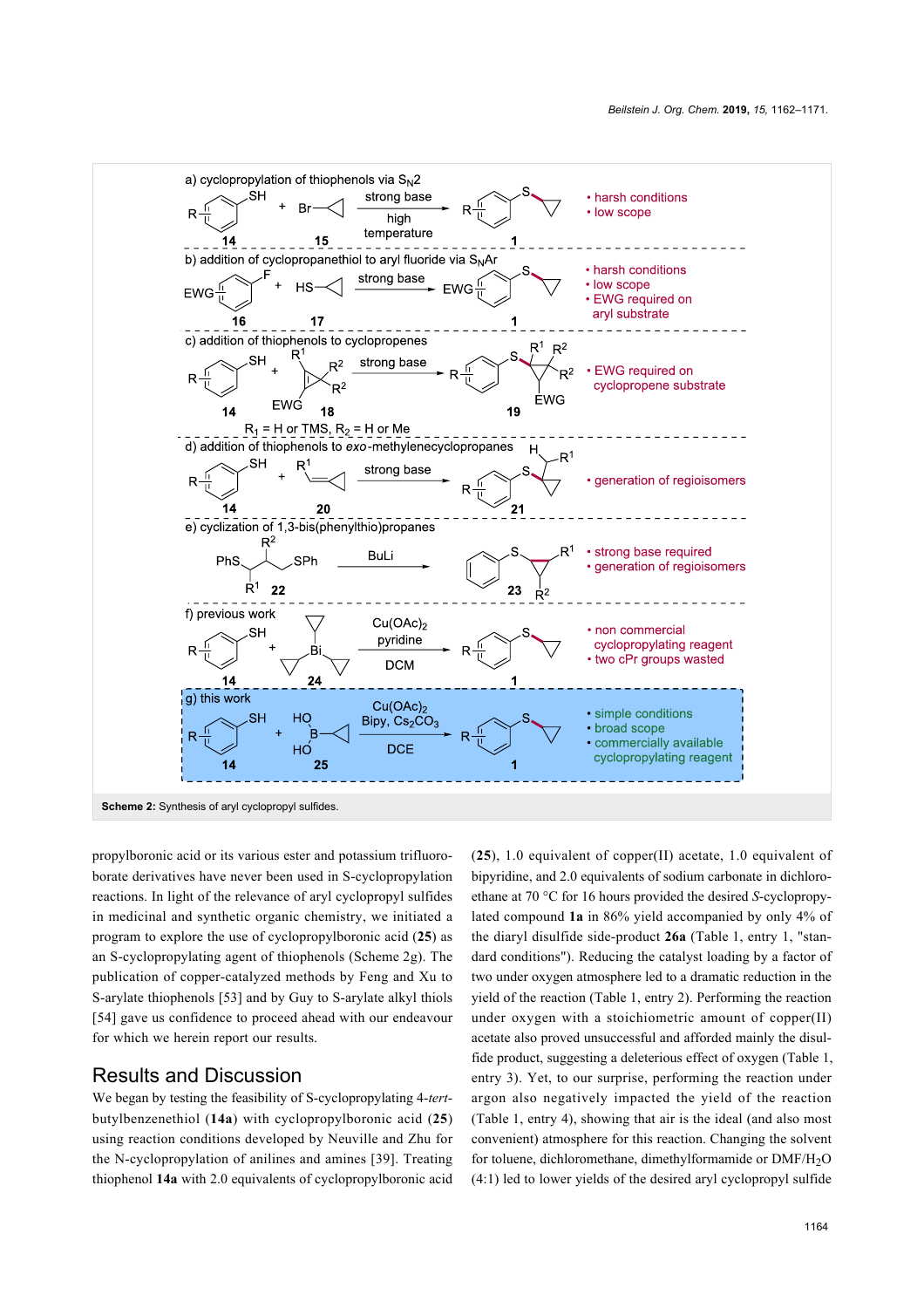<span id="page-3-0"></span>

<sup>a</sup>Standard conditions: 4-tert-butylbenzenethiol (14a, 1.0 equiv), cyclopropylboronic acid (25, 2.0 equiv), Cu(OAc)<sub>2</sub> (1.0 equiv), bipyridine (1.0 equiv), Na<sub>2</sub>CO<sub>3</sub> (2.0 equiv), dichloroethane (0.1 M), 70 °C, 16 h, air. <sup>b</sup>Yields of isolated pure products. Conversion calculated by NMR.

**1a** [\(Table 1,](#page-3-0) entry 5) while decreasing the temperature to 50 °C almost completely shut down the reaction ([Table 1](#page-3-0), entry 6). 1,10-Phenanthroline was found to be the only viable alternative to bipyridine ([Table 1,](#page-3-0) entry 7), with other ligands commonly used in copper-catalyzed reactions such as proline and 2,2,6,6 tetramethyl-3,5-heptanedione giving yields under 15%. Reducing the number of equivalents of boronic acid **25** and sodium carbonate was found to be well tolerated, giving a comparable yield as the "standard conditions" [\(Table 1](#page-3-0), entry 8). While changing the inorganic base to potassium phosphate tribasic or potassium carbonate gave yields below 75%, we found that cesium carbonate provided a net increase in the yield of the reaction ([Table 1](#page-3-0), entry 9). Attempts at reducing the reaction time led to a minor erosion in the yield of the reaction ([Table 1](#page-3-0), entry 10). Replacing cyclopropylboronic acid (**25**) with cyclopropylboronic acid pinacol ester (**27**) or cyclopropylboronic acid MIDA ester **28** afforded 85% and 96% of the corresponding diaryl disulfide **26a**, respectively, with no obsevable traces

of the desired S-cyclopropylated product **1a** [\(Table 1](#page-3-0), entries 11 and 12). Interestingly, however, potassium cyclopropyl trifluoroborate (**29**) provided the desired aryl cyclopropyl sulfide **1a** in 23% yield, albeit with 30% of the diaryl disulfide sideproduct **26a** ([Table 1,](#page-3-0) entry 13). Although encouraging, it was clear that the S-cyclopropylation with cPrBF3K (**29**) would necessitate extensive optimization and therefore, we decided to pursue our work with  $cPrB(OH)_2$  (25).

With our optimized reactions conditions in hand (i.e., [Table 1](#page-3-0), entry 9), we embarked on exploring the scope of the copperpromoted S-cyclopropylation of thiophenols using cyclopropylboronic acid (**25**, [Scheme 3](#page-4-0)). Our studies showed that the reaction can be performed on unsubstituted benzenethiol as well as on *para-* and *meta*-methylbenzenethiols, affording the corresponding products **1b**–**d** in 84 to 99% yield. Substitution of the aryl ring at the *ortho*-position resulted in a considerable drop in the efficiency of the process, as indicated by compound **1e**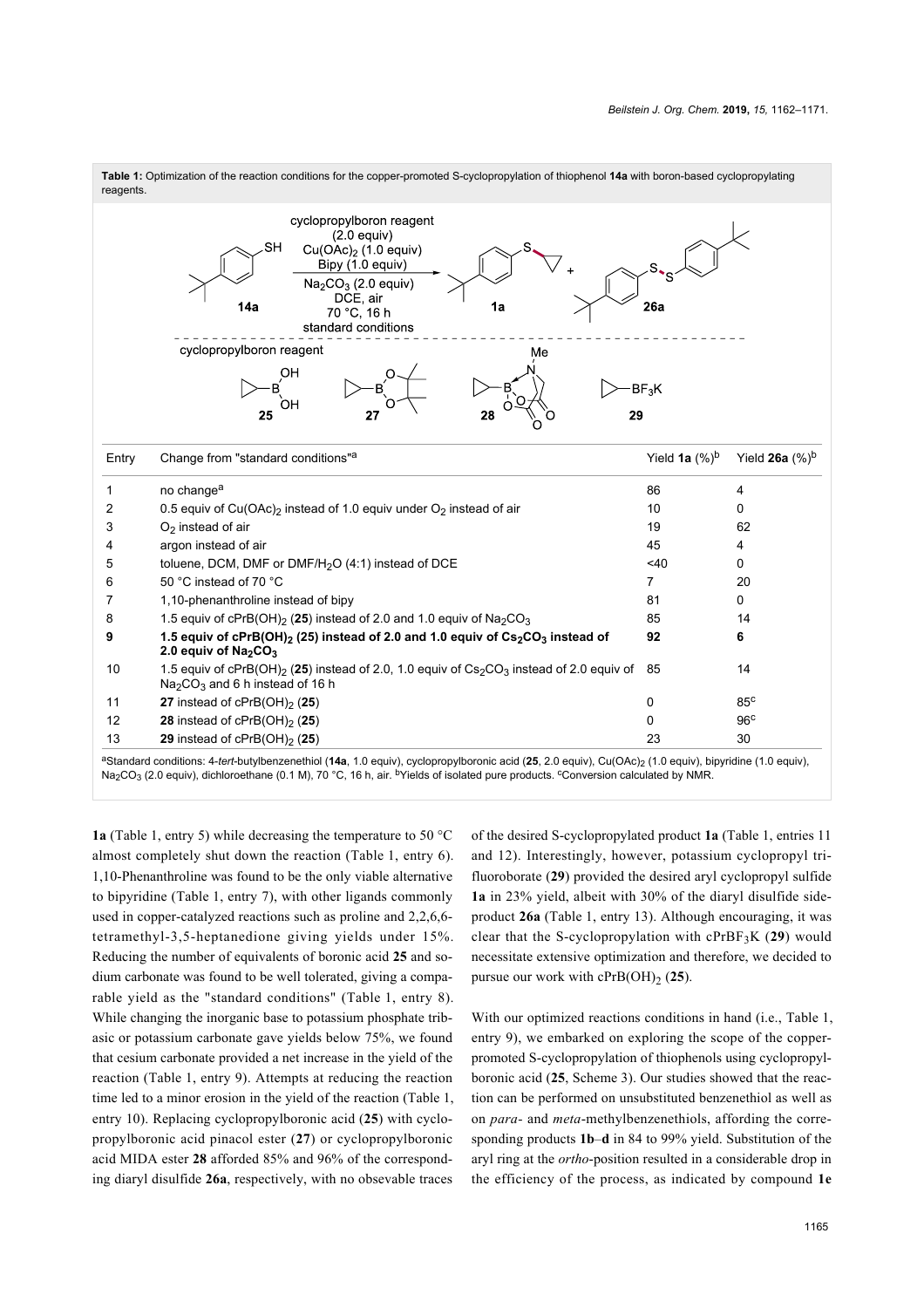<span id="page-4-0"></span>

which was obtained in a moderate 57% yield. In line with those results, cyclopropyl(3,5-dimethylphenyl)sulfane (**1f**) was obtained in 76% yield while the 2,4-isomer **1g** was produced in a low 31% yield. Electron-withdrawing groups such as a fluorine, bromine, chlorine, trifluoromethyl and a nitro group as well as electron-donating groups such as a methoxy group at the *para*position were found to be well tolerated, as indicated by aryl cyclopropyl sulfides **1h**–**m** which were obtained in yields ranging from 72 to 95%. Moving the bromine from the *para-* to the *meta*-position resulted in a substantial reduction in the yield of the reaction, as shown by compound **1n**. Compound **1o** possessing a methyl ester at the *ortho*-position was prepared in 44%, a yield which is consistent with the one obtained for the *ortho*-methyl product **1e**. Compound **1o** indicates some level of tolerance towards functional groups that can be used à posteriori to modify the product. Diaryl disulfides **26** were isolated in yields ranging from 2 to 36%, depending on the thiophenol. Attempts at S-cyclopropylating benzyl mercaptan, an alkylthiol, failed to deliver the desired product.

Engle and McAlpine recently reported a very efficient, simple and general protocol for the O-cyclopropylation of phenols using potassium cyclopropyl trifluoroborate (**29**) that leads to the corresponding aryl cyclopropyl ethers in good to excellent yields [\[52\]](#page-8-23). We wanted to study the transposibility of these conditions to the S-cyclopropylation of thiophenols. In the event, treating 4-*tert*-butylbenzenethiol (**14a**) with 3.0 equivalents of potassium cyclopropyl trifluoroborate (**29**) in the presence of 0.1 equivalents of copper(II) acetate, 0.1 equivalents of 1,10-phenanthroline, 2.0 equivalents of potassium carbonate under oxygen atmosphere at 70 °C for 20 hours in a 3:1 mixture of toluene and water afforded the aryl cyclopropyl sulfide **1a** in 38% along with 8% of the corresponding side-product **26a** and 24% of recovered starting material **14a** ([Scheme 4\)](#page-5-0). These results are encouraging and demonstrate that the Engle/ McAlpine conditions are applicable, to some extent, to the S-cyclopropylation of thiophenols. It is reasonable to believe that thorough optimization of the reaction conditions should result in a more efficient process. Efforts towards this goal are in progress in our laboratory and results will be reported in due course.

### Conclusion

In conclusion, we developed a simple protocol for the S-cyclopropylation of thiophenols using cyclopropylboronic acid. The reaction is promoted by copper(II) acetate and tolerates electron-withdrawing and electron-donating groups at the *ortho-*, *meta-*, and *para*-positions of the aryl ring to afford the corre-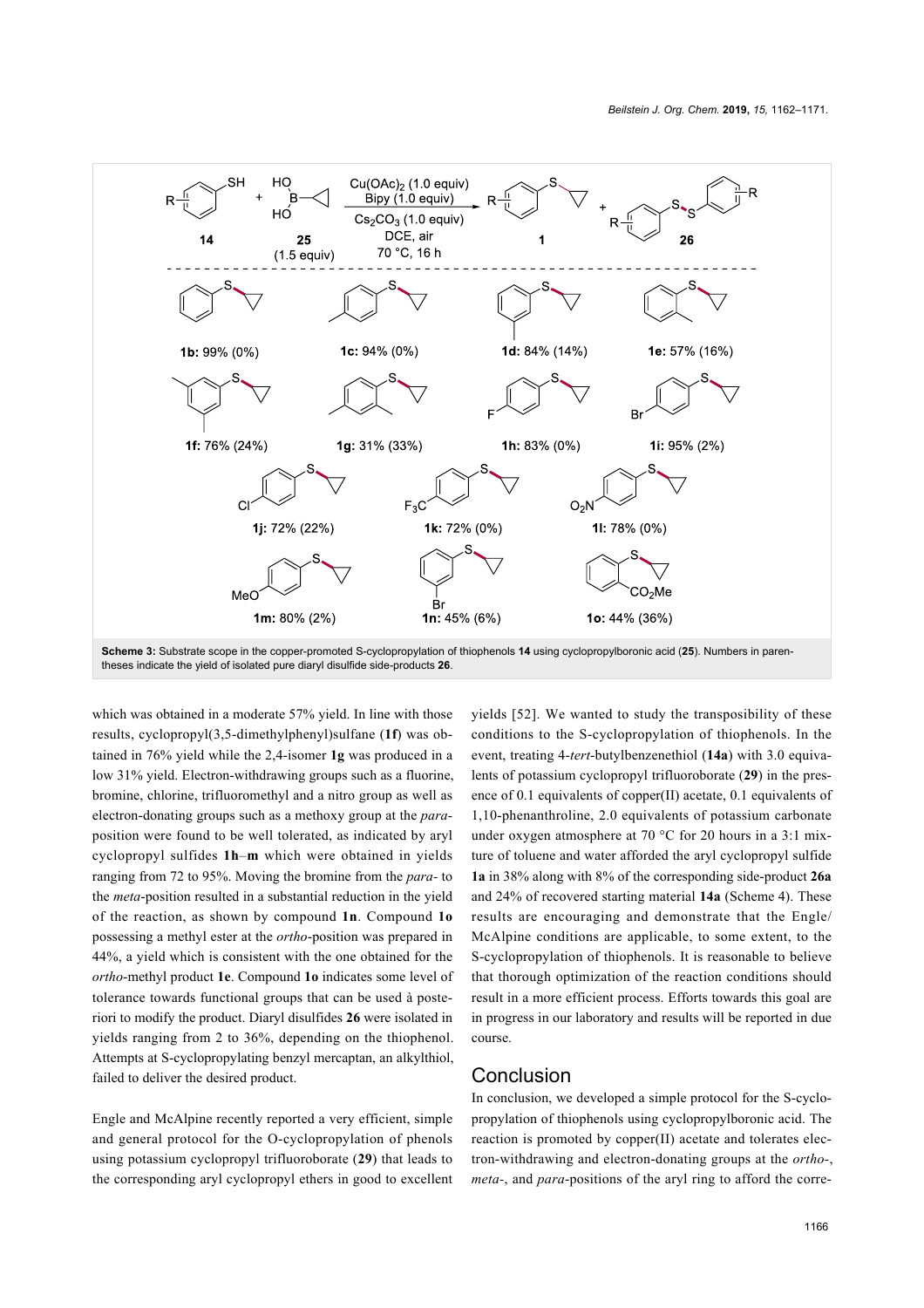<span id="page-5-0"></span>

sponding aryl cyclopropyl sulfides in moderate to excellent yields. This protocol provides an efficient alternative to our previously reported method for the S-cyclopropylation of thiophenols using tricyclopropylbismuth.

## **Experimental** General information

Unless otherwise indicated, all reactions were run under argon in flame-dried glassware. Commercial reagents were used without further purification.  $Cu(OAc)_2$  (97%) was purchased from Strem Chemicals. Anhydrous solvents were obtained using an encapsulated solvent purification system and were further dried over 4 Å molecular sieves. The evolution of reactions was monitored by analytical thin-layer chromatography using silica gel 60 F254 precoated plates. Flash chromatography was performed employing 230–400 mesh silica using the indicated solvent system according to standard techniques. Proton nuclear magnetic resonance spectra were recorded on a 300 or 600 MHz spectrometer. Chemical shifts for  ${}^{1}$ H NMR spectra are recorded in parts per million from tetramethylsilane with the solvent resonance as the internal standard (chloroform, δ 7.26 ppm). Data is reported as follows: chemical shift δ, multiplicity  $(s = singlet, d = doublet, t = triplet, dd = doublet of doublet,$  $ddd = doublet$  of doublet of doublet,  $td = triplet$  of doublet,  $m =$  multiplet), coupling constant  $J$  in Hz and integration. Melting points are uncorrected.

## General procedure for the synthesis of aryl cyclopropyl sulfides

A sealed tube equipped with a magnetic stirring bar was charged under ambiant air with cyclopropylboronic acid (**25**, 0.6 mmol, 1.5 equiv), cesium carbonate (0.4 mmol, 1.0 equiv), Cu(OAc)<sup>2</sup> (0.4 mmol, 1.0 equiv), 2,2'-bipyridine (0.4 mmol, 1.0 equiv) and thiophenol **14** (0.4 mmol, 1.0 equiv). Dichloroethane (0.1 M) was added, the tube was sealed and heated at 70 °C for 16 hours. The reaction mixture was cooled to room temperature and aqueous  $NH<sub>4</sub>OH$  25% (5 mL) was added. The reaction mixture was stirred for a few minutes, transferred in a separatory funnel and extracted with DCM  $(3 \times 5 \text{ mL})$ . The combined organic layers were washed with brine  $(2 \times 10 \text{ mL})$ , dried over anhydrous Na2SO<sup>4</sup> and concentrated under reduced

pressure. The residue was purified by flash column chromatography using the indicated solvent system to afford the corresponding aryl cyclopropyl sulfide **1** and diaryl disulfide **26** as a side-product.

**(4-(***tert***-Butyl)phenyl)(cyclopropyl)sulfane (1a) and 1,2 bis(4-(***tert***-butyl)phenyl)disulfane (26a).** The general procedure was followed on 0.425 mmol scale starting from 4-(*tert*butyl)benzenethiol (**14a**). The residue was purified on silica gel (100% Hex) to afford **1a** (80.4 mg, 92%) and **26a** (4.2 mg, 6%) as a colorless oil and a white solid, respectively. **1a**: Spectral data was identical to literature compound [\[38\]](#page-8-13). <sup>1</sup>H NMR (300 MHz, CDCl3) δ 7.33 (s, 4H), 2.23–2.16 (m, 1H), 1.33 (s, 9H), 1.08–1.02 (m, 2H), 0.73-0.68 (m, 2H). **26a**: mp 65.0–68.5 °C. Spectral data was identical to literature compound [\[55\]](#page-8-26). <sup>1</sup>H NMR (300 MHz, CDCl3) δ 7.44 (d, *J* = 8.7 Hz, 2H), 7.33 (d, *J* = 8.4 Hz, 2H), 1.30 (s, 9H).

**Cyclopropyl(phenyl)sulfane (1b).** The general procedure was followed on 0.400 mmol scale starting from benzenethiol (**14b**). The residue was purified on silica gel (100% Hex) to afford **1b** (59.2 mg, 99%) as a slightly yellow oil: Spectral data was iden-tical to literature compound [\[38\].](#page-8-13) <sup>1</sup>H NMR (300 MHz, CDCl<sub>3</sub>) δ 7.39–7.35 (m, 2H), 7.32–7.28 (m, 1H), 7.17–7.11 (m, 1H), 2.23–2.15 (tt,  $J = 8.4$ , 1.2 Hz, 1H), 1.10–1.04 (m, 2H), 0.72–0.62 (m, 2H).

**Cyclopropyl(***p***-tolyl)sulfane (1c).** The general procedure was followed on 0.400 mmol scale starting from 4-methylbenzenethiol (**14c**). The residue was purified on silica gel (100% Hex) to afford **1c** (61.8 mg, 94%) as a colorless oil: Spectral data was identical to literature compound [\[38\]](#page-8-13). <sup>1</sup>H NMR (300 MHz, CDCl<sup>3</sup> ) δ 7.29 (d, *J* = 3.9 Hz, 2H), 7.12 (d, *J* = 4.2 Hz, 2H), 2.33 (s, 3H), 2.22–2.18 (m, 1H), 1.06–1.03 (m, 2H), 0.71–0.68 (m, 2H).

**Cyclopropyl(***m***-tolyl)sulfane (1d) and 1,2-di(***m***-tolyl)disulfane (26d).** The general procedure was followed on 0.400 mmol scale starting from 3-methylbenzenethiol (**14d**). The residue was purified on silica gel (100% Hex) to afford **1d** (55.2 mg, 84%) and **26d** (6.9 mg, 14%) as a colorless and a yellow oil, re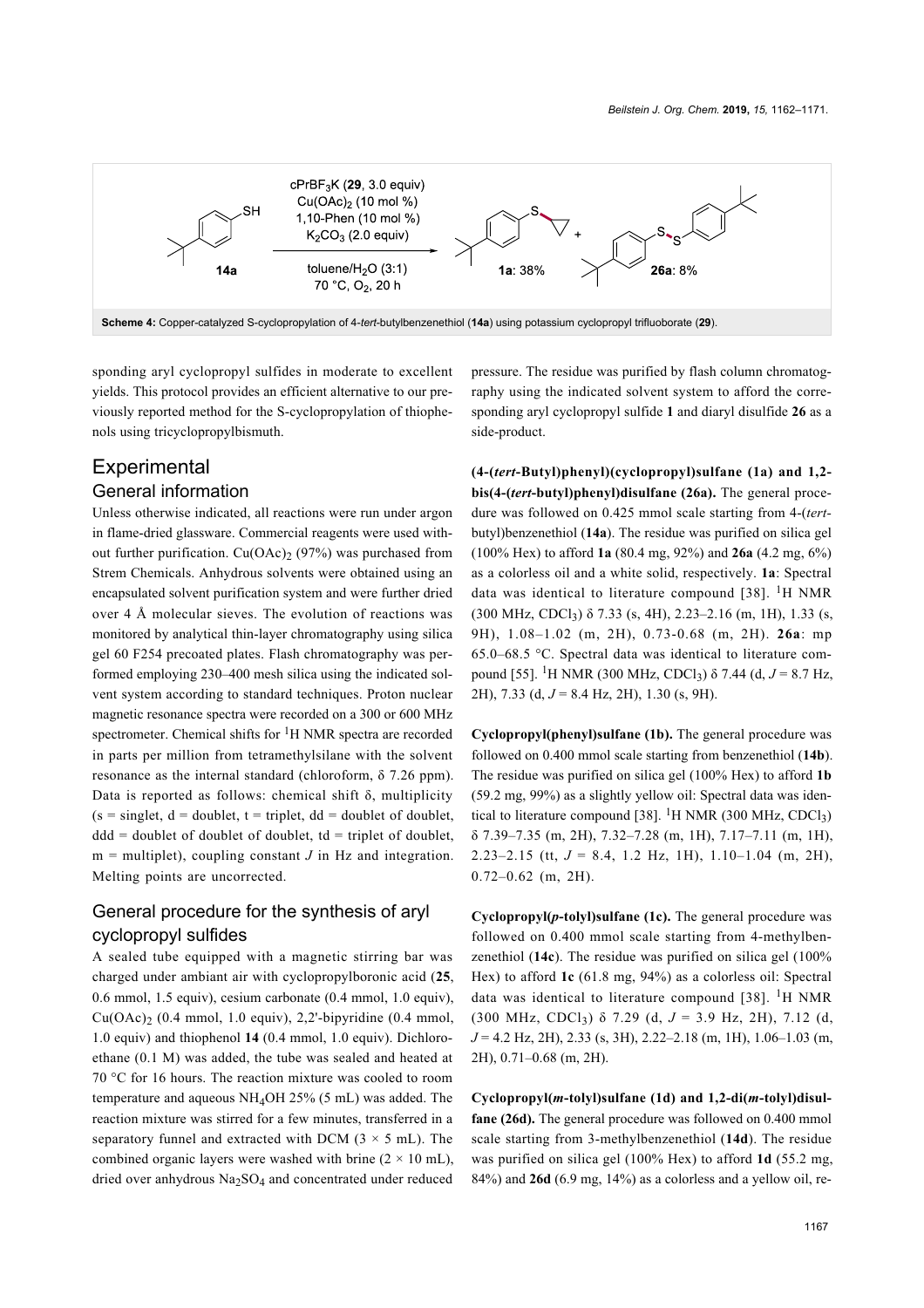spectively. **1d**: Spectral data was identical to literature com-pound [\[38\]](#page-8-13). <sup>1</sup>H NMR (300 MHz, CDCl<sub>3</sub>) δ 7.19–7.18 (m, 3H), 6.97–6.94 (m, 1H), 2.34 (s, 3H), 2.23–2.15 (m, 1H), 1.09–1.03 (m, 2H), 0.72–0.67 (m, 2H). **26d**: Spectral data was identical to literature compound [\[56\].](#page-8-27) <sup>1</sup>H NMR (300 MHz, CDCl<sub>3</sub>)  $\delta$  7.32 (s, 2H), 7.30 (d, *J* = 3.9 Hz, 2H), 7.19 (t, *J* = 8.0 Hz, 2H), 7.03  $(d, J = 7.5 \text{ Hz}, 2\text{H}), 2.32 \text{ (s, 6H)}.$ 

**Cyclopropyl(***o***-tolyl)sulfane (1e) and 1,2-di(***o***-tolyl)disulfane (26e).** The general procedure was followed on 0.400 mmol scale starting from 2-methylbenzenethiol (**14e**). The residue was purified on silica gel (100% Hex) to afford **1e** (37.5 mg, 57%) and **26e** (7.9 mg, 16%) as a slightly yellow and a yellow oil, respectively. **1e**: Spectral data was identical to literature compound [\[38\]](#page-8-13). <sup>1</sup>H NMR (300 MHz, CDCl3) δ 7.53 (d, *J* = 7.5 Hz, 1H), 7.20 (td, *J* = 7.5, 1.8 Hz, 1H), 7.15–7.03 (m, 2H), 2.27 (s, 3H), 2.17–2.09 (m, 1H), 1.13–1.07 (m, 2H), 0.73–0.67 (m, 2H). **26e**: Spectral data was identical to literature compound [\[57\]](#page-8-28). <sup>1</sup>H NMR (300 MHz, CDCl<sub>3</sub>) δ 7.52–7.49 (m, 2H), 7.17–7.09 (m, 6H), 2.43 (s, 6H).

**Cyclopropyl(3,5-dimethylphenyl)sulfane (1f) and 1,2 bis(3,5-dimethylphenyl)disulfane (26f).** The general procedure was followed on 0.400 mmol scale starting from 3,5 dimethylbenzenethiol (**14f**). The residue was purified on silica gel (100% Hex) to afford **1f** (54.2 mg, 76%) and **26f** (13.2 mg, 24%) as a colorless and a yellow oil, respectively. **1f**: Spectral data was identical to literature compound [\[38\]](#page-8-13). <sup>1</sup>H NMR  $(300 \text{ MHz}, \text{CDCl}_3)$  δ 6.99 (s, 2H), 6.78 (s, 1H), 2.30 (s, 6H), 2.22–2.14 (m, 1H), 1.08–1.02 (m, 2H), 0.71–0.66 (m, 2H). **26f**: Spectral data was identical to literature compound [\[58\]](#page-8-29). <sup>1</sup>H NMR (300 MHz, CDCl<sub>3</sub>) δ 7.12 (s, 4H), 6.85 (s, 2H), 2.28 (s, 12H).

**Cyclopropyl(2,4-dimethylphenyl)sulfane (1g) and 1,2 bis(2,4-dimethylphenyl)disulfane (26g).** The general procedure was followed on 0.371 mmol scale starting from 2,4 dimethylbenzenethiol (**14g**). The residue was purified on silica gel (100% Hex) to afford **1g** (20.5 mg, 31%) and **26g** (17.3 mg, 33%) as colorless oils. **1g**: Spectral data was identical to litera-ture compound [\[38\]](#page-8-13). <sup>1</sup>H NMR (300 MHz, CDCl<sub>3</sub>)  $\delta$  7.41 (d, *J* = 3.9 Hz, 1H), 7.00 (d, *J* = 3.9 Hz, 1H), 6.96 (s, 1H), 2.29 (s, 3H), 2.25 (s, 3H), 2.14–2.10 (m, 1H), 1.07–1.04 (m, 2H), 0.69–0.66 (m, 2H). **26g**: Spectral data was identical to literature  $compound$  [\[38\]](#page-8-13). <sup>1</sup>H NMR (300 MHz, CDCl<sub>3</sub>) δ 7.37 (d, *J* = 7.8 Hz, 2H), 6.99 (s, 2H), 6.93 (d, *J* = 8.4 Hz, 2H), 2.37 (s, 6H), 2.29 (s, 6H).

**(4-Fluorophenyl)(cyclopropyl)sulfane (1h).** The general procedure was followed on 0.470 mmol scale starting from 4-fluorobenzenethiol (**14h**). The residue was purified on silica gel (100% Hex) to afford **1h** (65.4 mg, 83%) as a colorless oil: Spectral data was identical to literature compound [\[38\]](#page-8-13). <sup>1</sup>H NMR (300 MHz, CDCl<sub>3</sub>) δ 7.37–7.31 (m, 2H), 7.04–6.96 (m, 2H), 2.22–2.14 (m, 1H), 1.07–1.01 (m, 2H), 0.71–0.66 (m, 2H).

**(4-Bromophenyl)(cyclopropyl)sulfane (1i) and 1,2-bis(4 bromophenyl)disulfane (26i).** The general procedure was followed on 0.400 mmol scale starting from 4-bromobenzenethiol (**14i**). The residue was purified on silica gel (100% Hex) to afford **1i** (86.9 mg, 95%) and **26i** (1.5 mg, 2%) as colorless oils. **1i**: Spectral data was identical to literature compound [\[38\]](#page-8-13). <sup>1</sup>H NMR (300 MHz, CDCl<sub>3</sub>) δ 7.39 (d,  $J = 8.4$  Hz, 2H), 7.22 (d,  $J = 8.4$  Hz, 2H), 2.20–2.12 (m, 1H), 1.11–1.04 (m, 2H), 0.71–0.66 (m, 2H). **26i**: Spectral data was identical to literature compound [\[59\]](#page-8-30). <sup>1</sup>H NMR (300 MHz, CDCl3) δ 7.43 (d, *J* = 8.4, 4H), 7.34 (d, *J* = 8.4 Hz, 4H).

**(4-Chlorophenyl)(cyclopropyl)sulfane (1j) and 1,2-bis(4 chlorophenyl)disulfane (26j).** The general procedure was followed on 0.400 mmol scale starting from 4-chlorobenzenethiol (**14j**). The residue was purified on silica gel (100% Hex) to afford **1j** (52.9 mg, 72%) and **26j** (12.6 mg, 22%) as a colorless oil and a white solid, respectively. **1j**: Spectral data was iden-tical to literature compound [\[38\].](#page-8-13) <sup>1</sup>H NMR (300 MHz, CDCl<sub>3</sub>)  $\delta$  7.30–7.22 (m, 4H), 2.20–2.12 (m, 1H), 1.10–1.03 (m, 2H), 0.70–0.65 (m, 2H). **26j**: mp 71.0–73.0 °C. Spectral data was identical to literature compound  $[60]$ . <sup>1</sup>H NMR (300 MHz, CDCl3) δ 7.39 (d, *J* = 8.4 Hz, 4H), 7.27 (d, *J* = 8.7, 4H).

**Cyclopropyl(4-(trifluoromethyl)phenyl)sulfane (1k).** The general procedure was followed on 0.400 mmol scale starting from 4-(trifluoromethyl)benzenethiol (**14k**). The residue was purified on silica gel (100% Hex) to afford **1k** (63.2 mg, 72%) as a light yellow oil: Spectral data was identical to literature  $compound [38]$  $compound [38]$ . <sup>1</sup>H NMR (300 MHz, CDCl<sub>3</sub>) δ 7.52 (d, *J* = 8.4 Hz, 2H), 7.43 (d, *J* = 8.4 Hz, 2H), 2.24–2.15 (m, 1H), 1.18–1.07 (m, 2H), 0.74–0.65 (m, 2H).

**Cyclopropyl(4-nitrophenyl)sulfane (1l).** The general procedure was followed on 0.400 mmol scale starting from 4-nitrobenzenethiol (**14l**). The residue was purified on silica gel (from 100% Hex to 15% EtOAc/Hex) to afford **1l** (60.7 mg, 78%) as a yellow oil: Spectral data was identical to literature  $\text{compound } [38]$  $\text{compound } [38]$ . <sup>1</sup>H NMR (300 MHz, CDCl<sub>3</sub>) δ 8.13 (d, *J* = 8.7 Hz, 2H), 7.44 (d, *J* = 9.0 Hz, 2H), 2.25–2.17 (m, 1H), 1.23–1.16 (m, 2H), 0.77–0.72 (m, 2H).

**Cyclopropyl(4-methoxyphenyl)sulfane (1m) and 1,2-bis(4 methoxyphenyl)disulfane (26m).** The general procedure was followed on 0.400 mmol scale starting from 4-methoxyben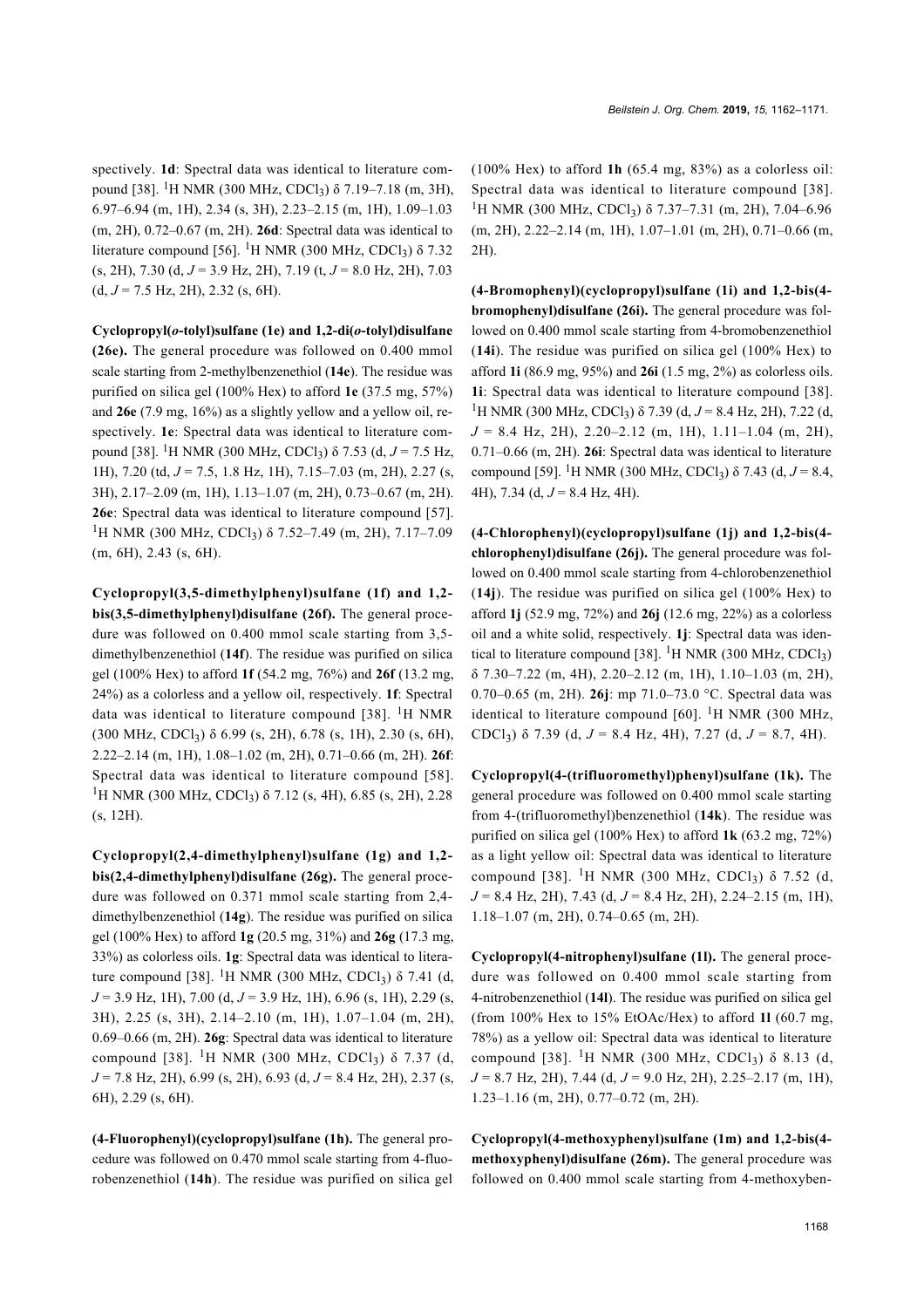zenethiol (**14m**). The residue was purified on silica gel (from 100% Hex to 20% EtOAc/Hex) to afford **1m** (57.4 mg, 80%) and **26m** (1.1 mg, 2%) as yellow oils. **1m**: Spectral data was identical to literature compound [\[38\]](#page-8-13). <sup>1</sup>H NMR (300 MHz, CDCl3) δ 7.34 (d, *J* = 9.0 Hz, 2H), 6.86 (d, *J* = 8.7 Hz, 2H), 3.80 (s, 3H), 2.22–2.14 (m, 1H), 1.01–0.95 (m, 2H), 0.70–0.65 (m, 2H). **26m**: Spectral data was identical to literature compound [\[61\]](#page-8-32). <sup>1</sup>H NMR (300 MHz, CDCl3) δ 7.40 (d, *J* = 9.0 Hz, 4H), 6.83 (d, *J* = 8.7 Hz, 4H), 3.80 (s, 6H).

**(3-Bromophenyl)(cyclopropyl)sulfane (1n) and 1,2-bis(3 bromophenyl)disulfane (26n).** The general procedure was followed on 0.484 mmol scale starting from 3-bromobenzenethiol (**14n**). The residue was purified on silica gel (100% Hex) to afford **1n** (49.9 mg, 45%) and **26n** (5.5 mg, 6%) as a colorless and a yellow oil, respectively. **1n**: Spectral data was identical to literature compound [\[38\]](#page-8-13). <sup>1</sup>H NMR (300 MHz, CDCl<sub>3</sub>)  $\delta$ 7.51–7.50 (t, *J* = 0.9 Hz, 1H), 7.27–7.24 (m, 2H), 7.13 (t, *J* = 3.9 Hz, 1H), 2.19–2.15 (m, 1H), 1.12–1.09 (m, 2H), 0.72–0.69 (m, 2H). **26n**: Spectral data was identical to litera-ture compound [\[38\].](#page-8-13) <sup>1</sup>H NMR (300 MHz, CDCl<sub>3</sub>) δ 7.64–7.62 (m, 2H), 7.42–7.35 (m, 4H), 7.18 (t, *J* = 7.8 Hz, 2H).

**Methyl 2-(cyclopropylthio)benzoate (1o) and dimethyl 2,2' disulfanediyldibenzoate (26o).** The general procedure was followed on 0.400 mmol scale starting from methyl 2-mercaptobenzoate (**14o**). The residue was purified on silica gel (from 100% Hex to 20% EtOAC/Hex) to afford **1o** (36.7 mg, 44%) and **26o** (24.1 mg, 36%) as a yellow oil and a white solid, respectively. **1o**: Spectral data was identical to literature compound [\[38\]](#page-8-13). <sup>1</sup>H NMR (300 MHz, CDCl3) δ 7.99 (dd, *J* = 8.0, 1.7 Hz, 1H), 7.79 (dd, *J* = 8.1, 1.2 Hz, 1H), 7.47 (ddd, *J* = 8.7, 7.2, 1.5 Hz, 1H), 7.15 (ddd, *J* = 9.0, 7.2, 1.2 Hz, 1H), 3.89 (s, 3H), 2.12–2.04 (m, 1H), 1.17–1.10 (m, 2H), 0.74–0.69 (m, 2H). **26o**: mp 133.0–135.5 °C. Spectral data was identical to litera-ture compound [\[62\]](#page-8-33). <sup>1</sup>H NMR (300 MHz, CDCl<sub>3</sub>) δ 8.06 (dd, *J* = 7.8, 1.5 Hz, 2H), 7.76 (dd, *J* = 8.3, 1.1 Hz, 2H), 7.41 (ddd, *J* = 8.3, 7.3, 1.3 Hz, 2H), 7.23 (dd, *J* = 7.5, 1.2, 2H), 3.99 (s, 6H).

## Supporting Information

#### Supporting Information File 1

Copies of NMR spectra of synthesized compounds. [\[https://www.beilstein-journals.org/bjoc/content/](https://www.beilstein-journals.org/bjoc/content/supplementary/1860-5397-15-113-S1.pdf) [supplementary/1860-5397-15-113-S1.pdf\]](https://www.beilstein-journals.org/bjoc/content/supplementary/1860-5397-15-113-S1.pdf)

## Acknowledgements

This work was supported by Boehringer Ingelheim Pharmaceuticals, Inc. through a Scientific Advancement Grant, by a provincial Fonds de Recherche du Québec, Nature et Technologies (FRQNT) team grant and by the Centre in Green Chemistry and Catalysis (CGCC).

## ORCID® iDs

Emeline Benoit - <https://orcid.org/0000-0002-1692-676X>

## References

- <span id="page-7-0"></span>1. Fyfe, M. C. T.; White, J. R.; Taylor, A.; Chatfield, R.; Wargent, E.; Printz, R. L.; Sulpice, T.; McCormack, J. G.; Procter, M. J.; Reynet, C.; Widdowson, P. S.; Wong-Kai-In, P. *Diabetologia* **2007,** *50,* 1277–1287. [doi:10.1007/s00125-007-0646-8](https://doi.org/10.1007%2Fs00125-007-0646-8)
- <span id="page-7-8"></span>2. Mao, W.; Ning, M.; Liu, Z.; Zhu, Q.; Leng, Y.; Zhang, A. *Bioorg. Med. Chem.* **2012,** *20,* 2982–2991. [doi:10.1016/j.bmc.2012.03.008](https://doi.org/10.1016%2Fj.bmc.2012.03.008)
- 3. ClinicalTrialsgov identifier: NCT01247363: A Study of LY2608204 in Patients with Type 2 Diabetes.
- 4. Deshpande, A. M.; Bhuniya, D.; De, S.; Dave, B.; Vyavahare, V. P.; Kurhade, S. H.; Kandalkar, S. R.; Naik, K. P.; Kobal, B. S.; Kaduskar, R. D.; Basu, S.; Jain, V.; Patil, P.; Chaturvedi Joshi, S.; Bhat, G.; Raje, A. A.; Reddy, S.; Gundu, J.; Madgula, V.; Tambe, S.; Shitole, P.; Umrani, D.; Chugh, A.; Palle, V. P.; Mookhtiar, K. A. *Eur. J. Med. Chem.* **2017,** *133,* 268–286. [doi:10.1016/j.ejmech.2017.03.042](https://doi.org/10.1016%2Fj.ejmech.2017.03.042)
- 5. ClinicalTrials.gov identifier: NCT01247363: Phase 1 study of LY2608204 in patients with Type 2 Diabetes Melitus.
- <span id="page-7-1"></span>6. Lücking, U.; Jautelat, R.; Krüger, M.; Brumby, T.; Lienau, P.; Schäfer, M.; Briem, H.; Schulze, J.; Hillisch, A.; Reichel, A.; Wengner, A. M.; Siemeister, G. *ChemMedChem* **2013,** *8,* 1067–1085. [doi:10.1002/cmdc.201300096](https://doi.org/10.1002%2Fcmdc.201300096)
- 7. Nishimura, N.; Norman, M. H.; Liu, L.; Yang, K. C.; Ashton, K. S.; Bartberger, M. D.; Chmait, S.; Chen, J.; Cupples, R.; Fotsch, C.; Helmering, J.; Jordan, S. R.; Kunz, R. K.; Pennington, L. D.; Poon, S. F.; Siegmund, A.; Sivits, G.; Lloyd, D. J.; Hale, C.; Jean, D. J. St. *J. Med. Chem.* **2014,** *57,* 3094–3116. [doi:10.1021/jm5000497](https://doi.org/10.1021%2Fjm5000497)
- 8. Lohier, J.-F.; Glachet, T.; Marzag, H.; Gaumont, A.-C.; Reboul, V. *Chem. Commun.* **2017,** *53,* 2064–2067. [doi:10.1039/c6cc09940h](https://doi.org/10.1039%2Fc6cc09940h)
- 9. Reck, M.; Horn, L.; Novello, S.; Barlesi, F.; Albert, I.; Juhász, E.; Kowalski, D.; Robinet, G.; Cadranel, J.; Bidoli, P.; Chung, J.; Fritsch, A.; Drews, U.; Wagner, A.; Govindan, R. *J. Thorac. Oncol.* **2019,** *14,* 701–711. [doi:10.1016/j.jtho.2019.01.010](https://doi.org/10.1016%2Fj.jtho.2019.01.010)
- <span id="page-7-2"></span>10.Bumgardner, C. L.; Lever, J. R.; Purrington, S. T. *Tetrahedron Lett.* **1982,** *23,* 2379–2382. [doi:10.1016/s0040-4039\(00\)87347-5](https://doi.org/10.1016%2Fs0040-4039%2800%2987347-5)
- <span id="page-7-3"></span>11.Trost, B. M.; Vladuchick, W. C. *Synthesis* **1978,** 821. [doi:10.1055/s-1978-24897](https://doi.org/10.1055%2Fs-1978-24897)
- <span id="page-7-4"></span>12.Kwon, T. W.; Smith, M. B. *Synth. Commun.* **1992,** *22,* 2273–2285. [doi:10.1080/00397919208019081](https://doi.org/10.1080%2F00397919208019081)
- <span id="page-7-5"></span>13.Trost, B. M.; Keeley, D. E.; Arndt, H. C.; Bogdanowicz, M. J. *J. Am. Chem. Soc.* **1977,** *99,* 3088–3100. [doi:10.1021/ja00451a040](https://doi.org/10.1021%2Fja00451a040)
- <span id="page-7-6"></span>14. Horiguchi, Y.; Suehiro, I.; Sasaki, A.; Kuwajima, I. *Tetrahedron Lett.* **1993,** *34,* 6077–6080. [doi:10.1016/s0040-4039\(00\)61732-x](https://doi.org/10.1016%2Fs0040-4039%2800%2961732-x)
- 15.Grover, H. K.; Emmett, M. R.; Kerr, M. A. *Org. Biomol. Chem.* **2015,** *13,* 655–671. [doi:10.1039/c4ob02117g](https://doi.org/10.1039%2Fc4ob02117g)
- <span id="page-7-7"></span>16.Bernard, A. M.; Frongia, A.; Secci, F.; Delogu, G.; Ollivier, J.; Piras, P. P.; Salaün, J. *Tetrahedron* **2003,** *59,* 9433–9440. [doi:10.1016/j.tet.2003.09.074](https://doi.org/10.1016%2Fj.tet.2003.09.074)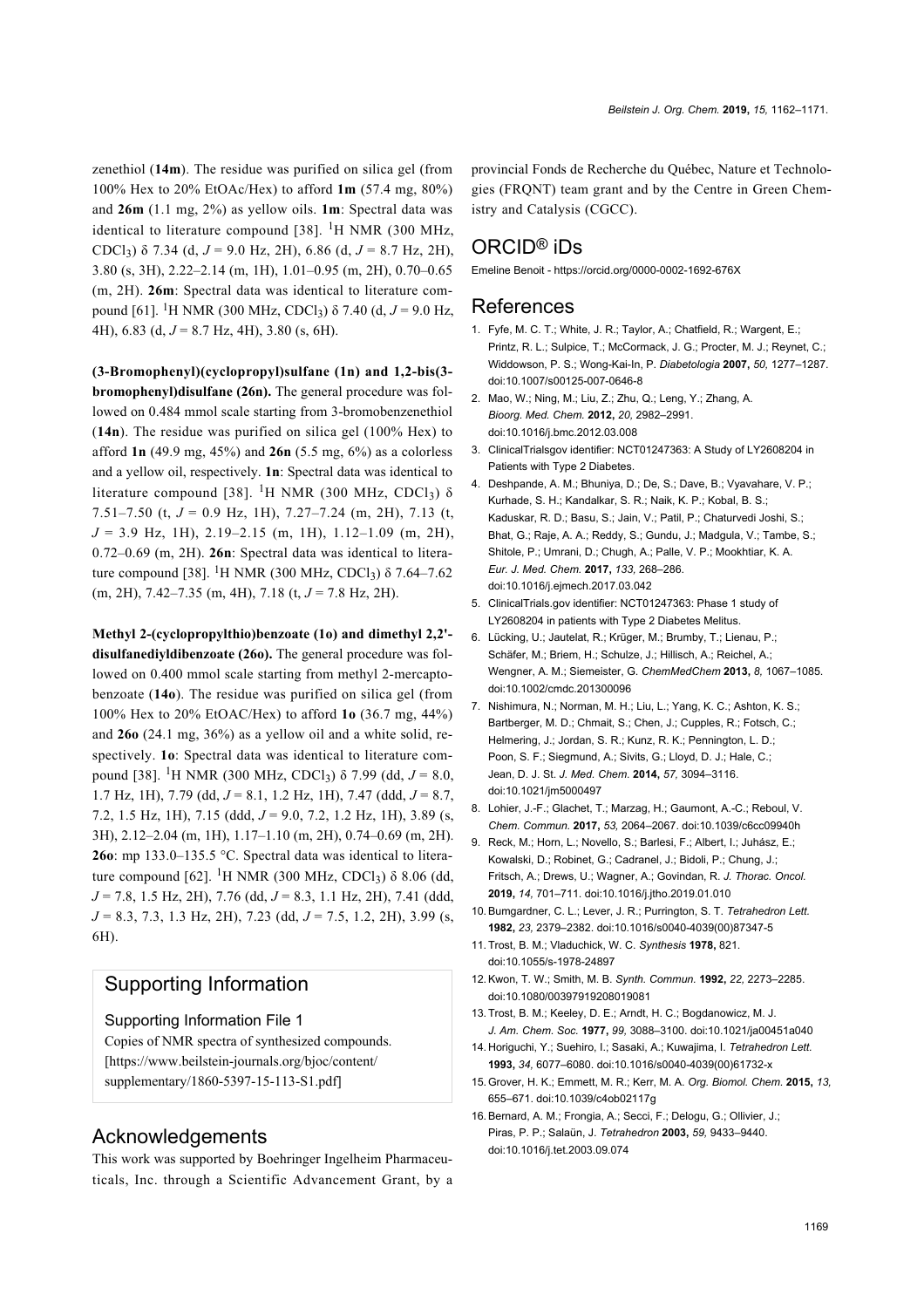- <span id="page-8-0"></span>17.Bernard, A. M.; Frongia, A.; Secci, F.; Piras, P. P. *Chem. Commun.* **2005,** 3853–3855. [doi:10.1039/b505707h](https://doi.org/10.1039%2Fb505707h)
- <span id="page-8-1"></span>18. Masson, E.; Leroux, F. *Helv. Chim. Acta* **2005,** *88,* 1375–1386. [doi:10.1002/hlca.200590110](https://doi.org/10.1002%2Fhlca.200590110)
- <span id="page-8-2"></span>19.Banning, J. E.; Prosser, A. R.; Alnasleh, B. K.; Smarker, J.; Rubina, M.; Rubin, M. *J. Org. Chem.* **2011,** *76,* 3968–3986. [doi:10.1021/jo200368a](https://doi.org/10.1021%2Fjo200368a)
- 20. Lin, H.-C.; Tsai, R.-T.; Wu, H.-P.; Lee, H.-Y.; Lee, G.-A. *Tetrahedron* **2016,** *72,* 184–191. [doi:10.1016/j.tet.2015.11.024](https://doi.org/10.1016%2Fj.tet.2015.11.024)
- <span id="page-8-3"></span>21.Kozhushkov, S. I.; Brandl, M.; de Meijere, A. *Eur. J. Org. Chem.* **1998,** 1535–1542. [doi:10.1002/\(sici\)1099-0690\(199808\)1998:8<1535::aid-ejoc1535>3.3.c](https://doi.org/10.1002%2F%28sici%291099-0690%28199808%291998%3A8%3C1535%3A%3Aaid-ejoc1535%3E3.3.co%3B2-g)
- $n<sup>2</sup> n$ 22.Volta, L.; Stirling, C. J. M. *Phosphorus, Sulfur Silicon Relat. Elem.* **2009,** *184,* 1508–1522. [doi:10.1080/10426500902947856](https://doi.org/10.1080%2F10426500902947856)
- <span id="page-8-4"></span>23.Tanaka, K.; Uneme, H.; Matsui, S.; Kaji, A. *Bull. Chem. Soc. Jpn.* **1982,** *55,* 2965–2972. [doi:10.1246/bcsj.55.2965](https://doi.org/10.1246%2Fbcsj.55.2965)
- <span id="page-8-5"></span>24.Gagnon, A.; Dansereau, J.; Le Roch, A. *Synthesis* **2017,** *49,* 1707–1745. [doi:10.1055/s-0036-1589482](https://doi.org/10.1055%2Fs-0036-1589482)
- 25.Gagnon, A.; Benoit, E.; Le Roch, A. *Sci. Synth., Knowl. Updates* **2018,** *4,* 1.
- <span id="page-8-6"></span>26.Gagnon, A.; Albert, V.; Duplessis, M. *Synlett* **2010,** 2936–2940. [doi:10.1055/s-0030-1259023](https://doi.org/10.1055%2Fs-0030-1259023)
- 27.Petiot, P.; Gagnon, A. *Eur. J. Org. Chem.* **2013,** 5282–5289. [doi:10.1002/ejoc.201300850](https://doi.org/10.1002%2Fejoc.201300850)
- 28.Petiot, P.; Gagnon, A. *Heterocycles* **2014,** *88,* 1615–1624. [doi:10.3987/com-13-s\(s\)114](https://doi.org/10.3987%2Fcom-13-s%28s%29114)
- 29. Dansereau, J.; Gautreau, S.; Gagnon, A. *ChemistrySelect* **2017,** *2,* 2593–2599. [doi:10.1002/slct.201700438](https://doi.org/10.1002%2Fslct.201700438)
- <span id="page-8-7"></span>30.Petiot, P.; Dansereau, J.; Gagnon, A. *RSC Adv.* **2014,** *4,* 22255–22259. [doi:10.1039/c4ra02467b](https://doi.org/10.1039%2Fc4ra02467b)
- <span id="page-8-8"></span>31. Crifar, C.; Petiot, P.; Ahmad, T.; Gagnon, A. *Chem. – Eur. J.* **2014,** *20,* 2755–2760. [doi:10.1002/chem.201303684](https://doi.org/10.1002%2Fchem.201303684)
- 32.Petiot, P.; Dansereau, J.; Hébert, M.; Khene, I.; Ahmad, T.; Samaali, S.; Leroy, M.; Pinsonneault, F.; Legault, C. Y.; Gagnon, A. *Org. Biomol. Chem.* **2015,** *13,* 1322–1327. [doi:10.1039/c4ob02497d](https://doi.org/10.1039%2Fc4ob02497d)
- 33.Ahmad, T.; Dansereau, J.; Hébert, M.; Grand-Maître, C.; Larivée, A.; Siddiqui, A.; Gagnon, A. *Tetrahedron Lett.* **2016,** *57,* 4284–4287. [doi:10.1016/j.tetlet.2016.08.021](https://doi.org/10.1016%2Fj.tetlet.2016.08.021)
- <span id="page-8-9"></span>34. Hébert, M.; Petiot, P.; Benoit, E.; Dansereau, J.; Ahmad, T.; Le Roch, A.; Ottenwaelder, X.; Gagnon, A. *J. Org. Chem.* **2016,** *81,* 5401–5416. [doi:10.1021/acs.joc.6b00767](https://doi.org/10.1021%2Facs.joc.6b00767)
- <span id="page-8-10"></span>35.Gagnon, A.; St-Onge, M.; Little, K.; Duplessis, M.; Barabé, F. *J. Am. Chem. Soc.* **2007,** *129,* 44–45. [doi:10.1021/ja0676758](https://doi.org/10.1021%2Fja0676758)
- <span id="page-8-11"></span>36.Gagnon, A.; Duplessis, M.; Alsabeh, P.; Barabé, F. *J. Org. Chem.* **2008,** *73,* 3604–3607. [doi:10.1021/jo702377h](https://doi.org/10.1021%2Fjo702377h)
- <span id="page-8-12"></span>37.Benoit, E.; Dansereau, J.; Gagnon, A. *Synlett* **2017,** *28,* 2833–2838. [doi:10.1055/s-0036-1590832](https://doi.org/10.1055%2Fs-0036-1590832)
- <span id="page-8-13"></span>38.Benoit, E.; Bueno, B.; Choinière, C.; Gagnon, A. *J. Organomet. Chem.* **2019,** *893,* 72–77. [doi:10.1016/j.jorganchem.2019.04.032](https://doi.org/10.1016%2Fj.jorganchem.2019.04.032)
- <span id="page-8-14"></span>39.Bénard, S.; Neuville, L.; Zhu, J. *J. Org. Chem.* **2008,** *73,* 6441–6444. [doi:10.1021/jo801033y](https://doi.org/10.1021%2Fjo801033y)
- 40.Bénard, S.; Neuville, L.; Zhu, J. *Chem. Commun.* **2010,** *46,* 3393–3395. [doi:10.1039/b925499d](https://doi.org/10.1039%2Fb925499d)
- <span id="page-8-15"></span>41.Tsuritani, T.; Strotman, N. A.; Yamamoto, Y.; Kawasaki, M.; Yasuda, N.; Mase, T. *Org. Lett.* **2008,** *10,* 1653–1655. [doi:10.1021/ol800376f](https://doi.org/10.1021%2Fol800376f)
- <span id="page-8-16"></span>42. Racine, E.; Monnier, F.; Vors, J.-P.; Taillefer, M. *Chem. Commun.* **2013,** *49,* 7412–7414. [doi:10.1039/c3cc42575d](https://doi.org/10.1039%2Fc3cc42575d)
- <span id="page-8-17"></span>43. Haneda, S.; Sudo, K.; Hayashi, M. *Heterocycles* **2012,** *84,* 569–575. [doi:10.3987/com-11-s\(p\)20](https://doi.org/10.3987%2Fcom-11-s%28p%2920)
- <span id="page-8-18"></span>44.Tambe, Y. B.; Sharma, S.; Pathak, A.; Reddy, L. K. *Synth. Commun.* **2012,** *42,* 1341–1348. [doi:10.1080/00397911.2010.539758](https://doi.org/10.1080%2F00397911.2010.539758)
- <span id="page-8-19"></span>45. Chan, D. M. T.; Monaco, K. L.; Wang, R.-P.; Winters, M. P. *Tetrahedron Lett.* **1998,** *39,* 2933–2936. [doi:10.1016/s0040-4039\(98\)00503-6](https://doi.org/10.1016%2Fs0040-4039%2898%2900503-6)
- <span id="page-8-20"></span>46.Evans, D. A.; Katz, J. L.; West, T. R. *Tetrahedron Lett.* **1998,** *39,* 2937–2940. [doi:10.1016/s0040-4039\(98\)00502-4](https://doi.org/10.1016%2Fs0040-4039%2898%2900502-4)
- <span id="page-8-21"></span>47. Lam, P. Y. S.; Clark, C. G.; Saubern, S.; Adams, J.; Winters, M. P.; Chan, D. M. T.; Combs, A. *Tetrahedron Lett.* **1998,** *39,* 2941–2944. [doi:10.1016/s0040-4039\(98\)00504-8](https://doi.org/10.1016%2Fs0040-4039%2898%2900504-8)
- <span id="page-8-22"></span>48.Evano, G.; Blanchard, N., Eds. *Copper-Mediated Cross-Coupling Reactions;* John Wiley and Sons Ltd.: Hoboken, NJ, U.S.A., 2013. [doi:10.1002/9781118690659](https://doi.org/10.1002%2F9781118690659)
- 49.Evano, G.; Blanchard, N.; Toumi, M. *Chem. Rev.* **2008,** *108,* 3054–3131. [doi:10.1021/cr8002505](https://doi.org/10.1021%2Fcr8002505)
- 50. Monnier, F.; Taillefer, M. *Angew. Chem., Int. Ed.* **2009,** *48,* 6954–6971. [doi:10.1002/anie.200804497](https://doi.org/10.1002%2Fanie.200804497)
- 51.Sambiagio, C.; Marsden, S. P.; Blacker, A. J.; McGowan, P. C. *Chem. Soc. Rev.* **2014,** *43,* 3525–3550. [doi:10.1039/c3cs60289c](https://doi.org/10.1039%2Fc3cs60289c)
- <span id="page-8-23"></span>52. Derosa, J.; O'Duill, M. L.; Holcomb, M.; Boulous, M. N.; Patman, R. L.; Wang, F.; Tran-Dubé, M.; McAlpine, I.; Engle, K. M. *J. Org. Chem.* **2018,** *83,* 3417–3425. [doi:10.1021/acs.joc.7b03100](https://doi.org/10.1021%2Facs.joc.7b03100)
- <span id="page-8-24"></span>53.Xu, H.-J.; Zhao, Y.-Q.; Feng, T.; Feng, Y.-S. *J. Org. Chem.* **2012,** *77,* 2878–2884. [doi:10.1021/jo300100x](https://doi.org/10.1021%2Fjo300100x)
- <span id="page-8-25"></span>54. Herradura, P. S.; Pendola, K. A.; Guy, R. K. *Org. Lett.* **2000,** *2,* 2019–2022. [doi:10.1021/ol005832g](https://doi.org/10.1021%2Fol005832g)
- <span id="page-8-26"></span>55. Hayashi, M.; Okunaga, K.-i.; Nishida, S.; Kawamura, K.; Eda, K. *Tetrahedron Lett.* **2010,** *51,* 6734–6736. [doi:10.1016/j.tetlet.2010.10.070](https://doi.org/10.1016%2Fj.tetlet.2010.10.070)
- <span id="page-8-27"></span>56.Figuly, G. D.; Martin, J. C. *J. Org. Chem.* **1980,** *45,* 3728–3729. [doi:10.1021/jo01306a041](https://doi.org/10.1021%2Fjo01306a041)
- <span id="page-8-28"></span>57.Taniguchi, N. *Synlett* **2005,** 1687–1690. [doi:10.1055/s-2005-871545](https://doi.org/10.1055%2Fs-2005-871545)
- <span id="page-8-29"></span>58.Spurg, A.; Schnakenburg, G.; Waldvogel, S. R. *Chem. – Eur. J.* **2009,** *15,* 13313–13317. [doi:10.1002/chem.200902466](https://doi.org/10.1002%2Fchem.200902466)
- <span id="page-8-30"></span>59. Loghmani-Khouzani, H.; Poorheravi, M. R.; Sadeghi, M. M. M.; Caggiano, L.; Jackson, R. F. W. *Tetrahedron* **2008,** *64,* 7419–7425. [doi:10.1016/j.tet.2008.05.034](https://doi.org/10.1016%2Fj.tet.2008.05.034)
- <span id="page-8-31"></span>60.Shojaei, A.; Rezvani, M.; Heravi, M. *J. Serb. Chem. Soc.* **2011,** *76,* 955–963.
- <span id="page-8-32"></span>61.Oba, M.; Tanaka, K.; Nishiyama, K.; Ando, W. *J. Org. Chem.* **2011,** *76,* 4173–4177. [doi:10.1021/jo200496r](https://doi.org/10.1021%2Fjo200496r)
- <span id="page-8-33"></span>62. Misra, A. K.; Agnihotri, G. *Synth. Commun.* **2004,** *34,* 1079–1085. [doi:10.1081/scc-120028640](https://doi.org/10.1081%2Fscc-120028640)